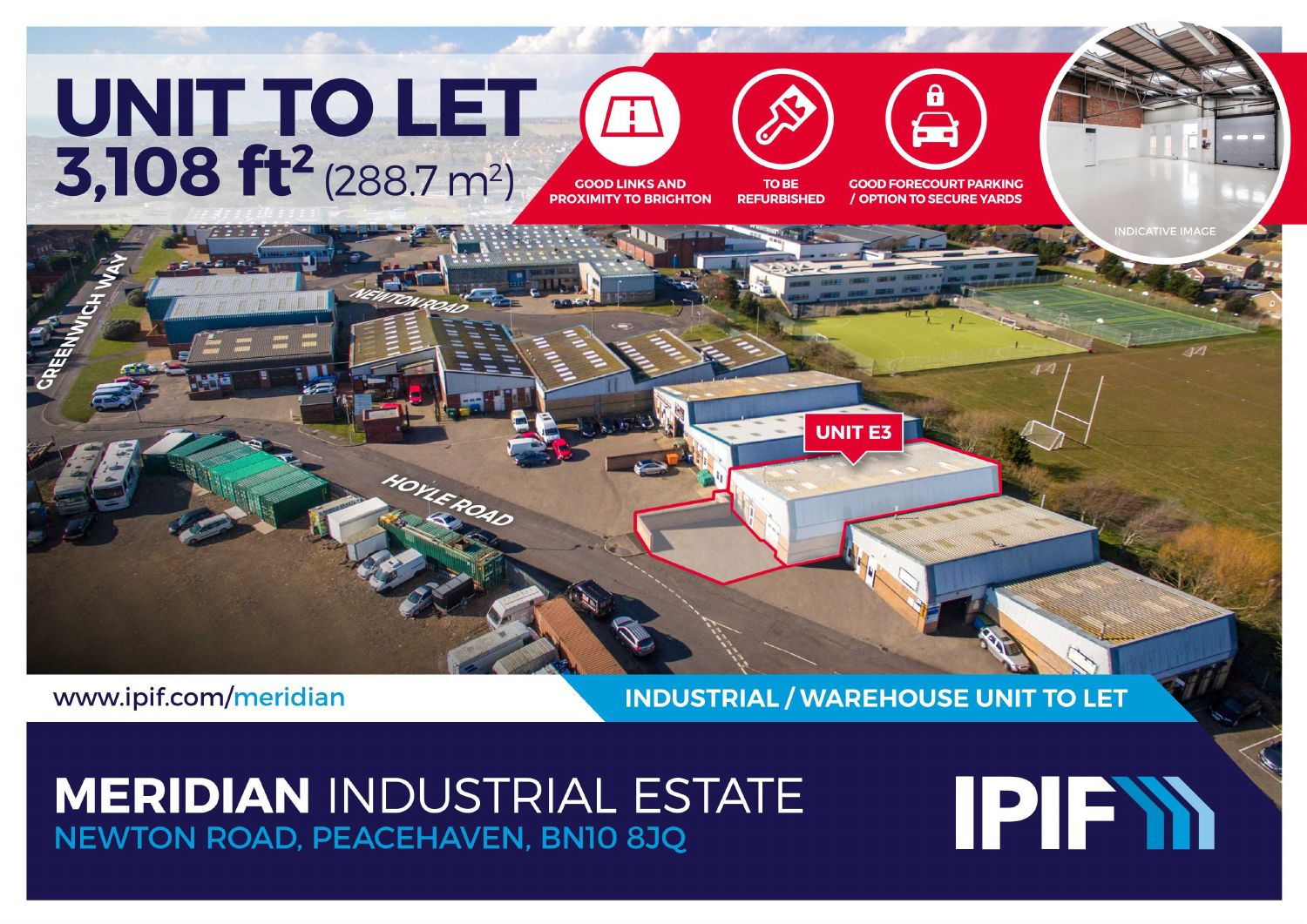

### **LOCATION**

The Meridian Industrial Estate, the principal business area within Peacehaven, is located adjacent to the Meridian Centre and Peacehaven Leisure Centre, approximately  $\lambda$  mile to the north of the A259 South Coast Road. Brighton is located approximately 6 miles to the west, with Newhaven approximately 4 miles to the east.

The property comprises of a purpose built steel framed light industrial/warehouse unit with part brickwork and part blockwork walls and a concrete floor.

### **SPECIFICATION SERVICE CHARGE**

- Separate personnel entrance door
- WC
- Up and over loading door
- 3 phase electric and gas supply
- Situated on an established estate
- Forecourt and loading area option to fence off to create a secure yard

#### **ACCOMMODATION**

Available accommodation comprises of the following gross internal areas:

| <b>UNIT E3</b> |       | ЕF    | EPC.       |
|----------------|-------|-------|------------|
| <b>Total</b>   | 288.7 | 3.108 | <b>TBC</b> |

#### **DESCRIPTION LEASE TERMS**

The unit is available on new full repairing and insuring lease.

#### **BUSINESS RATES**

Available upon request.

A service charge is levied for the upkeep and maintenance of the common areas. Further details are available upon request.

#### **LECAL COSTS**

Each party will be responsible for their own legal costs incurred in this transaction.

#### **VAT**

All figures quoted are exclusive of VAT, which is applicable on all IPIF Estates.

On behalf of the landlord

**BN10 83Q** 

TO BRIGHTON

0800 804 8600<br>www.ipif.com

**Lewis Callanan** lewis.callanan@ipif.co.uk

**MEDIDIAN** 



TO NEWHAVEN

**David Martin** dmartin@shw.co.uk

I

**James Bryant**

**!22***CH*

Misrepresentation Act: The particulars in this brochure have been produced in good faith. are set out as a general quide and do not constitute the whole or part of any contract. All liability, in negligence or otherwise, a